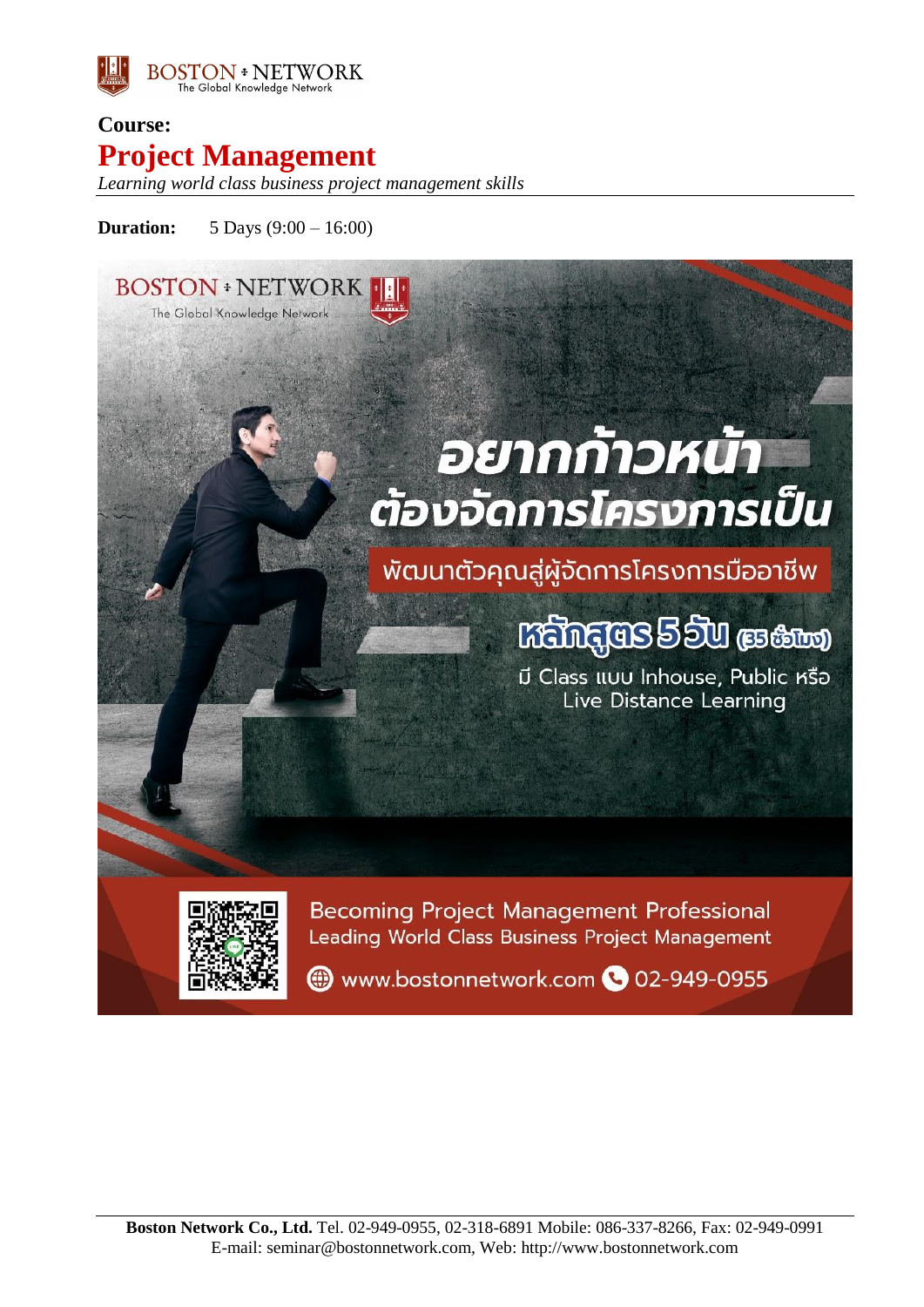

## **Description:**

Your ability as a project manager to demonstrate best practices in project management-both on the job and through professional certification-is becoming the standard to compete in today's fast-paced and highly technical workplace. This course expands upon the basic concepts of project management you discovered in the Project Management Fundamentals course and covers in-depth the essential elements of managing a successful project. Focusing on the generally accepted practices of PMBOK V.6 recognized by the Project Management Institute, Inc. (PMI®), this course offers you a standards-based approach to successful project management across application areas and industries.

## **Target Audience:**

To ensure your success, we recommend you have some knowledge as follows:

- Some project management experiences
- Basic computer knowledge and Microsoft Office

## **Prerequisites:**

To ensure your success, we recommend you have some knowledge as follows:

- Some project management experiences
- Basic computer knowledge and Microsoft Office

#### **Objectives:**

Upon successful completion of this course, students will be able to:

- Initiate a project.
- Define project scope.
- Develop schedule and cost performance baselines for a project.
- Plan project quality, staffing, and communications.
- Analyze project risks.
- Define project procurement requirements.
- Execute the project.
- Control the project.
- Close the project.

## **Outline:**

#### **Day 1**

Initiating

- Develop Project Charter
- Identify Stakeholders

#### Planning

- Develop Project Management Plan
- Plan Scope Management
- Collect Requirements
- Define Scope

## **Day 2**

- Create WBS
- Plan Schedule Management
- Define Activities
- Sequence Activities
- Estimate Activity Resources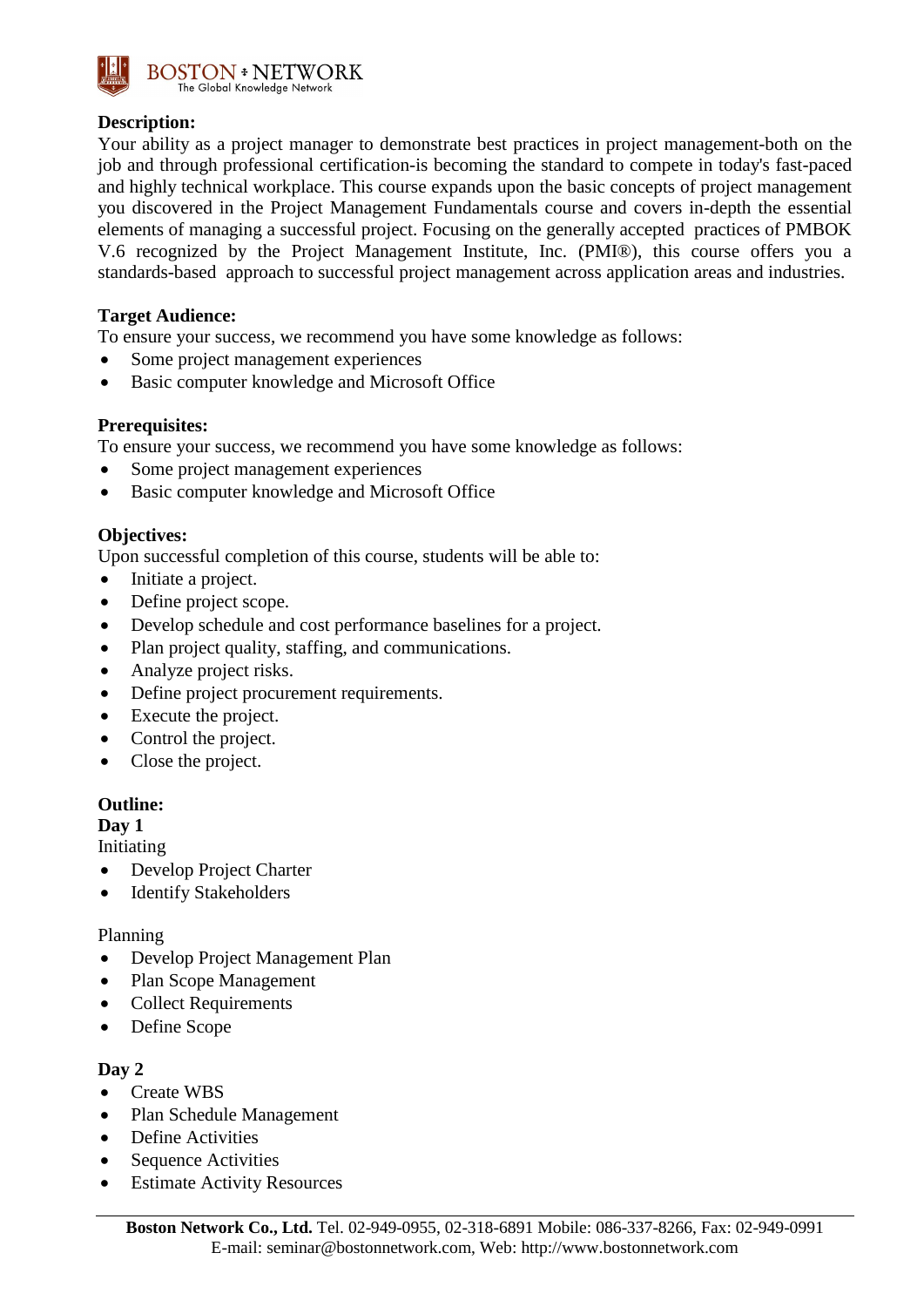

- Estimate Activity Durations
- Develop Schedule
- Plan Cost Management
- Estimate Costs
- Determine Budget

## **Day 3**

- Plan Quality
- Plan Resource Management
- Plan Communications Management
- Plan Risk Management
- Identify Risks
- Perform Qualitative Risk Analysis
- Perform Quantitative Risk Analysis
- Plan Risk Responses
- Plan Procurements
- Plan Stakeholder Engagement

## **Day 4**

Executing

- Direct and Manage Project Work
- Manage Quality.
- Manage Project Knowledge
- Acquire Resources
- Develop Team
- Manage Team
- Manage Communications
- Conduct Procurements
- Monitor Stakeholder Engagement
- Implement Risk Responses

An Introduction to Agile

- The Agile Manifesto and Mindset
- Lean and the Kanban Method
- Characteristics of Project Life Cycles
	- $\triangleright$  Characteristics of Predictive Life Cycles
	- $\triangleright$  Characteristics of Iterative Life Cycles
	- $\triangleright$  Characteristics of Incremental Life Cycles
	- $\triangleright$  Characteristics of Agile Life Cycles
- Common Agile Practices
- Troubleshooting Agile Project Challenges
- Measurements in Agile Projects

## **Day 5**

Monitor and Control

- Monitor and Control Project Work
- Perform Integrated Change Control
- Validate Scope
- Control Scope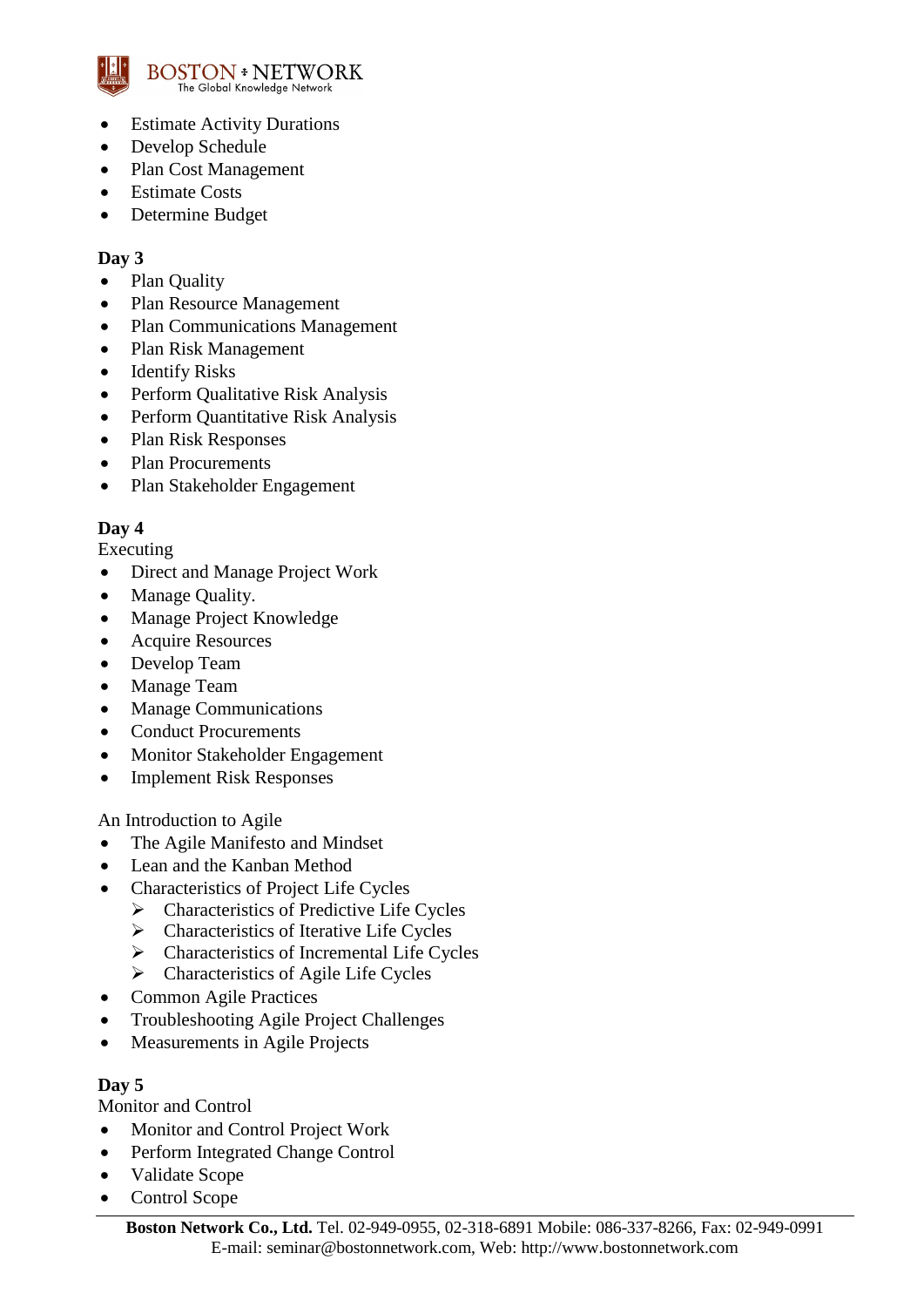

- Control Schedule
- Control Resources
- Control Costs
- Control Quality
- Monitor Communications
- Monitor Risks
- Control Procurements
- Control Stakeholder Engagement

Closing

• Close Project or Phase

## **PMP Certification Practice Test will be taken along the class**

## **Who Should Attend:**

- Anyone who would like to enhance project management skills
- Preparation course for PMP exam.

#### **วิทยากร:**

้วิทยากรผู้ทรงคุณวุฒิจาก บริษัท บอสตันเน็ตเวิร์ค จำกัด

**Education** Bachelor of Computer Engineering, Chulalongkorn University MBA – Finance, Suffolk University, Boston, USA

**Certification**: **Project Management Professional (PMP)** from Project Management Institute **Certified Information Systems Security Professional (CISSP)** from ISC2 **Certified Business Continuity Institute (CBCI) & (MBCI)** from Business Continuity Institute **Certified Internal Auditor (CIA)** from Institute Internal Auditor **CISA CISM CRISC** from Information Systems Audit and Control Association **Certified ITIL** (IT Infrastructure Library) Foundations v2, v3, v4 **Certified ISO/IEC 20000 Foundation Certified Information Security Foundation based on ISO/IEC 27002 Other Certifications:** AWS Certified Cloud Practitioner (CLF)/ CEH /Security + /ISFS 27002 MCTS: Project 2007 /MCSE+I / MCDBA / CCNA / NASD (Series 7) /Novell CNA/ LPI Level 1 / Master CIW Admin / CIW Security Analyst / CIA

**Experience** The trainer has more than 20 years of experience. He provides strategic IT consulting and project management to many top corporations in Thailand and in the USA. He used to work as an IT Manager for Fechtor, Detwiler & Co., Inc. (an Investment Bank firm based in Boston, USA) for five years before came back to Thailand. His project experiences include Enterprise Networking, Enterprise Application Development, IT Service Management, ISO 20000, ISO27001, Information Security Policy Development, Enterprise IT Security Risk Assessment, Disaster Recovery Planning, and ITIL Implementation. He is also a veteran public speaker and lecturer for public event about IT best practice, Project Management and IT security to many top corporations in both government and business sectors in Thailand.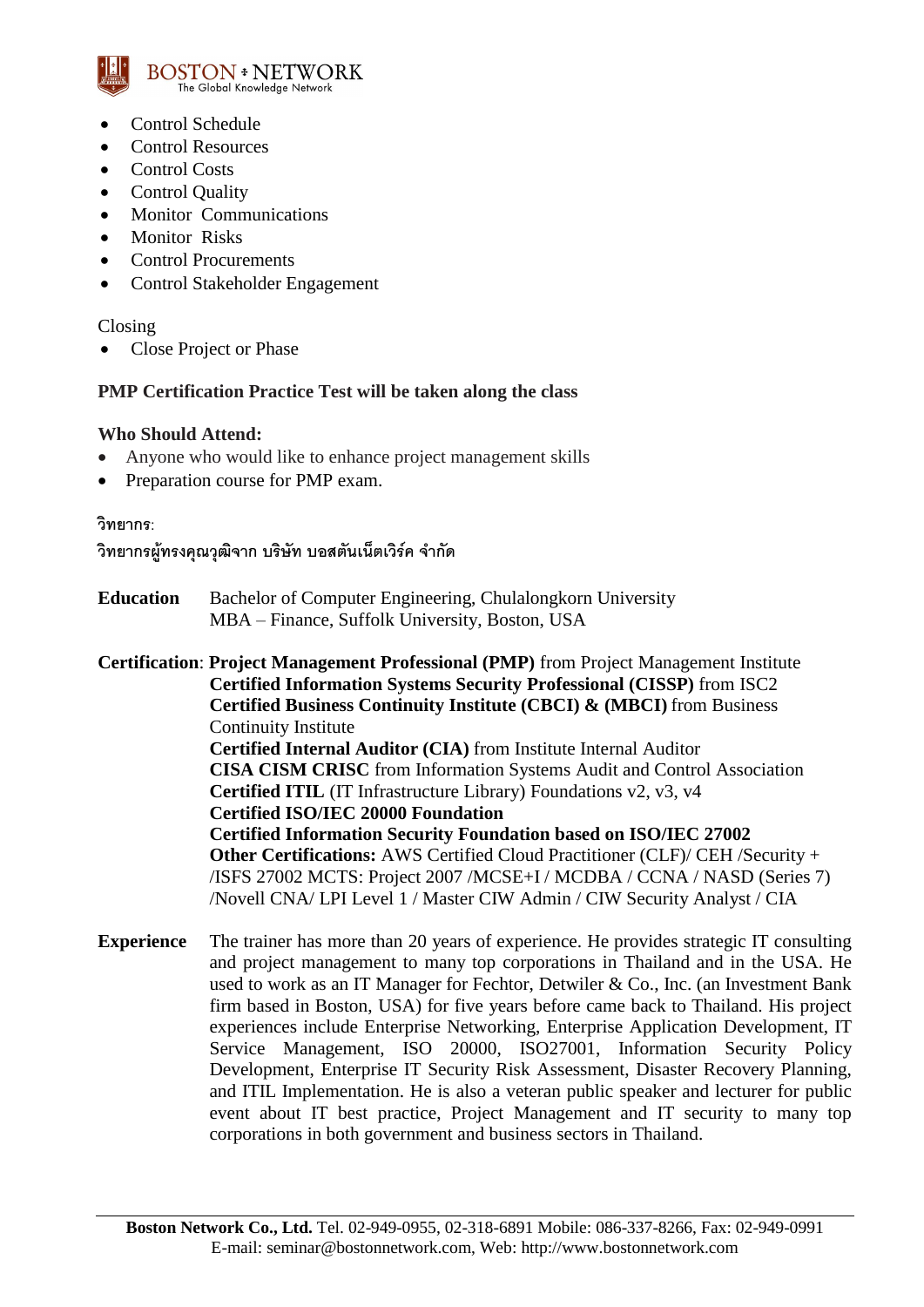

## **Experiences in Training and Project Consulting:**

- Trainer for Project Management, IT Service Management, ITIL v2, ITIL v3, ITIL v4, ISO/IEC 20000 for Boston Network, private and government sectors in Thailand
- Consultant for ITSM ISO/20000, ISO/27001, Nation Multimedia Group, project period 18 months
- Consultant for Business Continuity Management, BS-25999, National Housing Authority. He had been selected to consult for two consecutive years.
- Consultant for ISMS ISO/27001, PTT ICT Solutions Co., Ltd, project period 12 months.
- Certified CISSP (Certified Information System Security Professional), CISA (Certified Information Systems Auditor), COMTIA Security+ and Project Management Professional (PMP)

## **วัน เวลา สถานที่ และค่าใช้จ่าย ในการเข้าร่วมงานสัมมนา**

วันที่ 9-10, 13-15 มิถุนายน 2565เวลา09.00 -16.00 น. โดยสามารถเลือกการเข้าอบรมได้ 2ช่องทาง ดังนี้

- **1. เข้ารว่ มอบรมที่โรงแรมจสัมนิ ซติี้(ซอยสุขุมวทิ 23) หรอืโรงแรมที่เทียบเทา่ (สถานที่อาจมกีารเปลี่ยนแปลงกรุณาตดิตอ่ เจ้าหน้าที่ประสานงาน)** ค่าใช้จ่ายในการเข้าร่วมงานสัมมนา ราคา 29,500 บาท (ราคานี้ยังไม่รวมภาษีมูลค่าเพิ่ม 7%)
- **2. เข้าร่วมอบรมแบบทางไกลโดยการประชุม Distance LearningInstructor-led Virtual Class via Face to Face Application**

ค่าใช้จ่ายในการเข้าร่วมงานสัมมนา ราคา 24,500 บาท (ราคานี้ยังไม่รวมภาษีมูลค่าเพิ่ม 7%) **สา หรับรายละเอียดเพิ่มเติม กรุณาตดิตอ่ ผู้ประสานงานอบรม โทร: 02 949 0955, 02 318 6891,** 

**086 337 8266, Email: [seminar@bostonnetwork.com](mailto:seminar@bostonnetwork.com) และ Line ID: @bostonnetwork**

\*\* ส่วนลดสำหรับการลงทะเบียนเป็นกล่ม \*\* ลงทะเบียน 2 ท่าน รับส่วนลด 5% ลงทะเบียน 3 ท่าน รับส่วนลด 10% ลงทะเบียน 4 ท่าน รับส่วนลด 15%

> **ค่าฝึ กอบรม สามารถหักค่าใช้จ่ายทางภาษีได้200%ของค่าใช้จ่ายจริง (พระราชกฤษฎกีาฉบับที่437 ใช้19 ตุลาคม พ.ศ. 2548 เป็ นต้นไป)**

## **สร้างสรรคห์ ลักสูตรสัมมนาคุณภาพเยยี่ มโดย**



BOSTON + NETWORK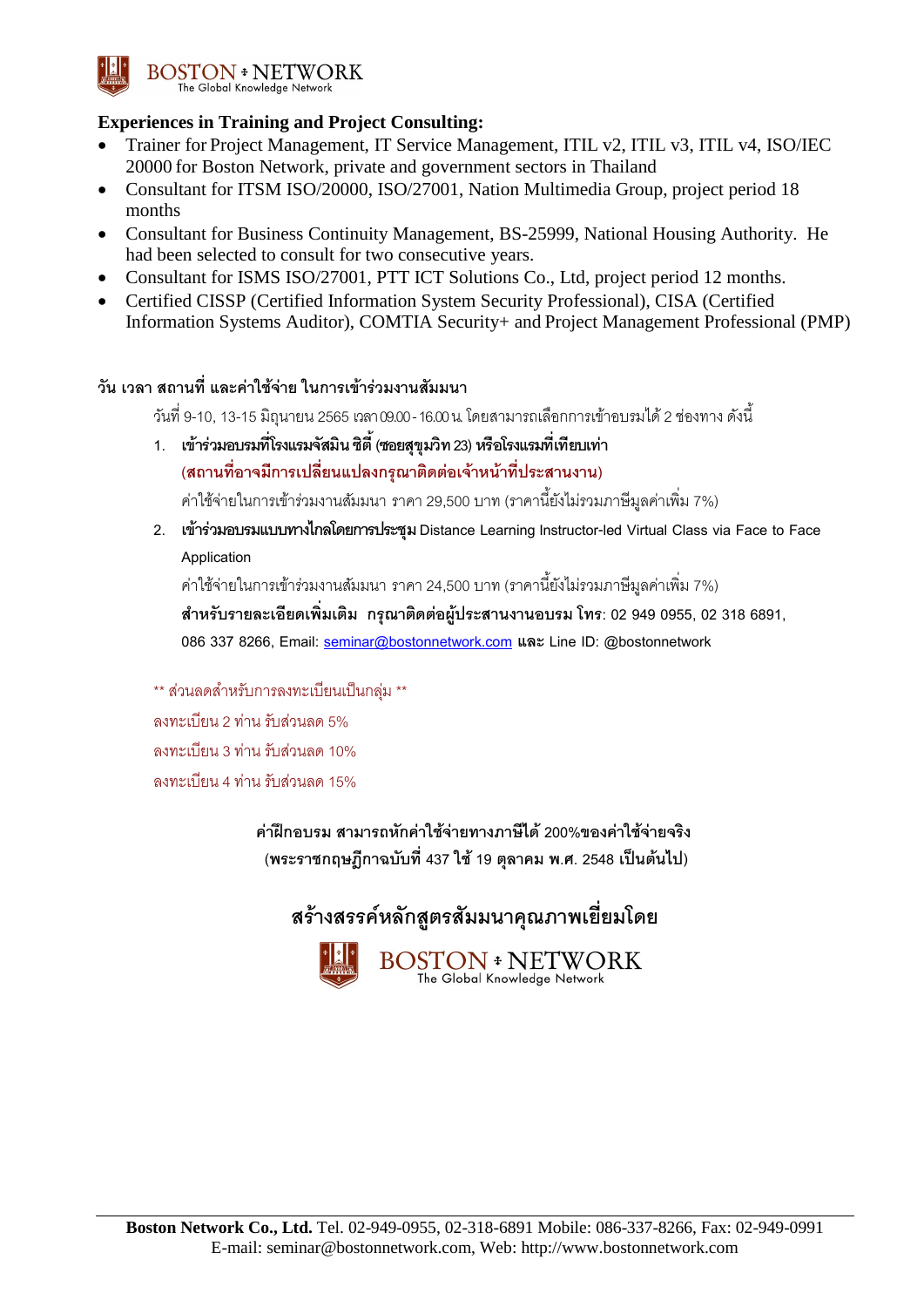

## **แผนที่** โรงแรมจัสมิน ซิตี้ (ซอยสุขุมวิท 23) **(สถานที่อาจมกีารเปลี่ยนแปลงกรุณาติดต่อเจ้าหน้าทปี่ ระสานงาน)**



Lai Suwan Co., Ltd. Jasmine City Building, 2, Soi Prasarnmitr (Sukhumvit 23), Klongtoey-Nua, Wattana, Bangkok 10110, Thailand<br>Tel : (66)02 204 5888 Fax : (66)02 204 5858, (66)02 259 8555 E mail address :sales@JasmineCity.c